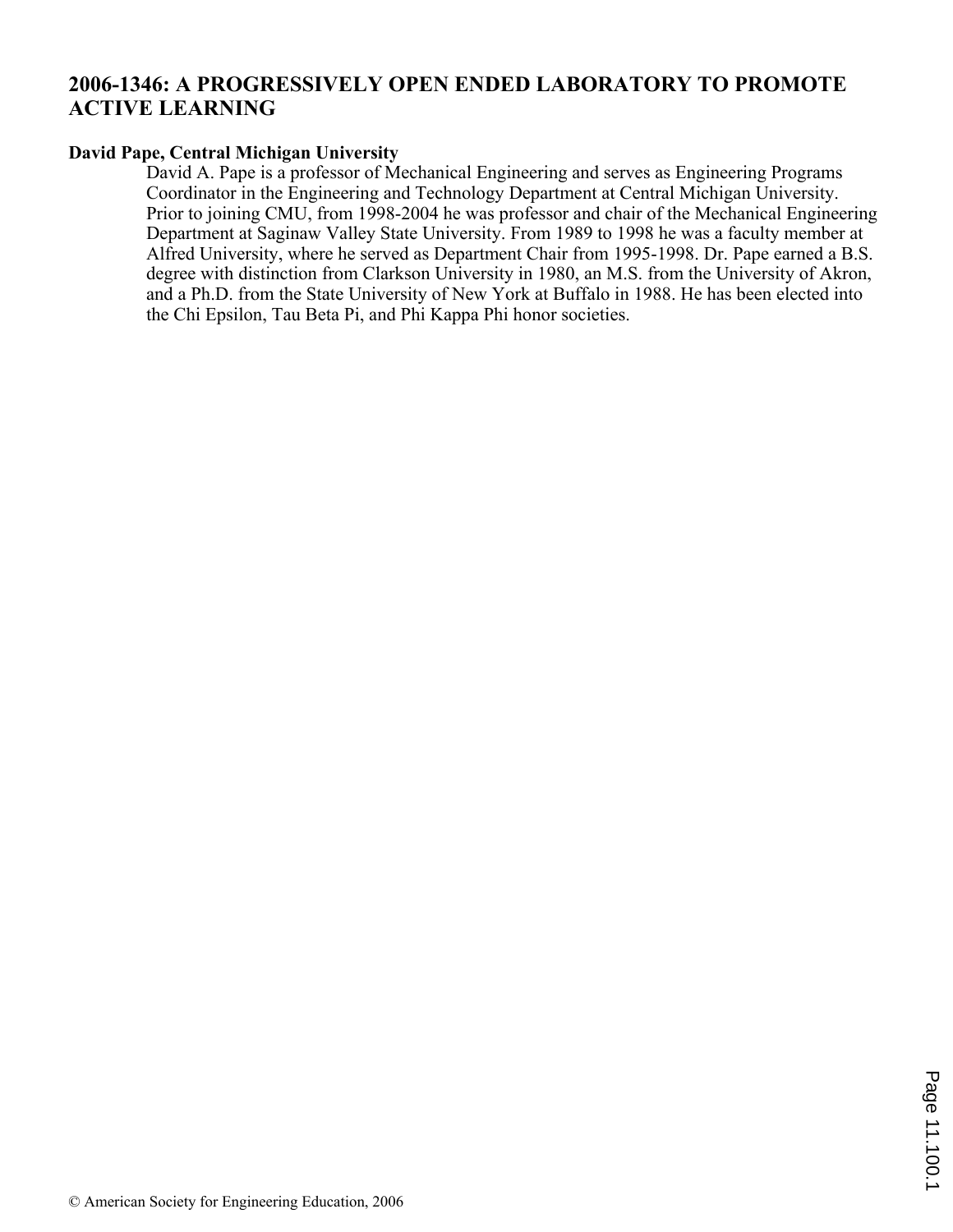### Abstract

The mechanical engineering laboratory sequence at Central Michigan University consists of two courses in the junior year and one in the first semester of the senior year. One of the goals of this sequence is to prepare students for testing senior design prototypes in the second semester of their final year. The first course in the sequence, solid mechanics laboratory, is described in this paper. This course is structured so that students progress from "cookbook" experiences to somewhat more open ended labs and finally to a significant experimental design process. In the first series of six straightforward "cookbook" labs, students have one week in which to perform pre-lab work, do the experiment, and write a short technical report documenting their results. Next, there are two somewhat more open ended "two week labs" where students extend the knowledge and skills obtained earlier in the course to answering slightly more difficult experimental questions, with slightly increased reporting requirements. Finally, the last quarter of the semester is devoted to a four week experimental design laboratory, requiring students to formulate a question, select equipment, construct or modify an apparatus, carry out the experiment, write a formal report and give an oral presentation.

This paper provides a detailed description of the course, including examples of experiments, and discusses how it promotes active learning, introduces lifelong learning concepts, fosters teamwork, increases communication skills, and prepares students for further laboratory courses or experimental activities. It is found that by providing increasingly open ended experiences, students become actively engaged in the laboratory experience, and exhibit a high level of satisfaction with the course.

## Introduction

The EC 2000 accreditation criteria require that an institution have in place a comprehensive outcomes assessment program to ensure the quality and continuous improvement of the educational process<sup>1</sup>. Program outcomes are in essence statements of the skills, knowledge, and behaviors that are attained by the time students graduate from a program. Although all of the eleven "a-k" program outcomes specified in the criteria are important in laboratory courses, at least three have particular bearing:

- b. an ability to design and conduct experiments, as well as to analyze and interpret data.
- d. an ability to function in multidisciplinary teams.
- g. an ability to communicate effectively.

In the newly developed mechanical engineering program at Central Michigan University, these program outcomes are integrated throughout the required laboratory courses.

## Laboratory Sequence

After their initial exposure in the freshman and sophomore years to experimental techniques in introductory chemistry and physics courses, students are prepared for engineering laboratory experiences. The mechanical engineering laboratory sequence at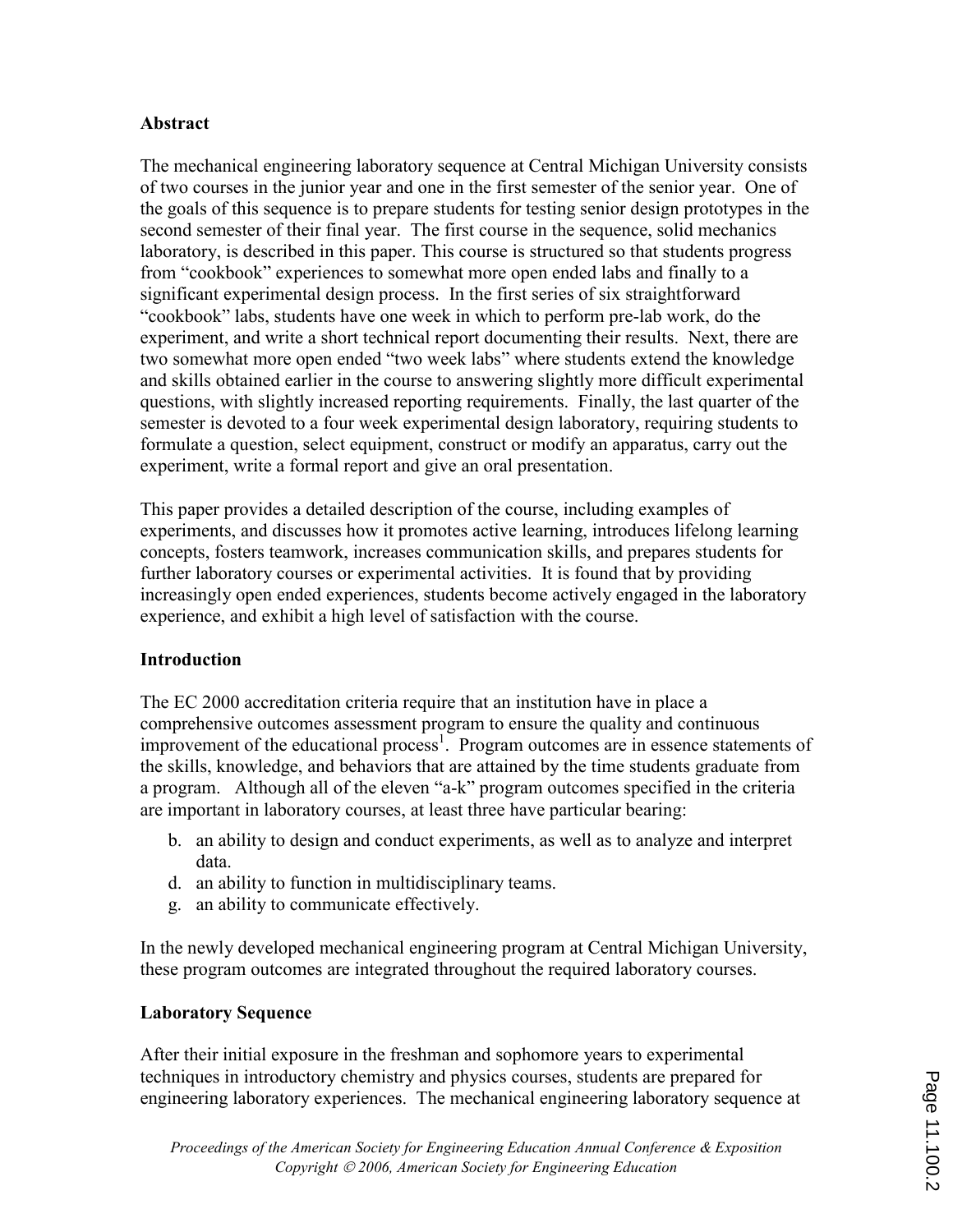Central Michigan University consists of three semester long courses intended to be taken in the junior and senior years. The brief catalog description for each of the three courses is given below:

EGR 360 Solid Mechanics Laboratory Experimental skills and techniques with applications to material behavior, static and dynamic stress and strain analysis.

EGR 458 - Measurement and Instrumentation Laboratory Theory and application of mechanical measurements, instrumentation, and computerbased data acquisition.

EGR 460 - Thermal Fluids Laboratory Experimental skills and techniques including design, analysis, and reporting. Applications in fluid flow, thermodynamics, and heat transfer using modern sensors, instrumentation, and data acquisition systems.

Each of these courses is taught as a three credit course, with between one and two lecture hours and between two and four laboratory hours per week. The three courses are designed to be taken sequentially and build upon each other by developing in students increasingly advanced experimental abilities. Other general goals for this sequence include opportunities to enhance written and oral communication skills, and to participate in a team environment. Further, this laboratory sequence is intended to prepare students for testing senior design prototypes in the second semester of their final year.

## Course Objectives for Solid Mechanics Laboratory

In developing course objectives, a study of current literature and practice was undertaken. The recent work by Feisel and  $Rosa<sup>2</sup>$  investigates most of the current publications in the area and distills them to a comprehensive set of thirteen fundamental objectives for engineering laboratories. These objectives have been used as a framework for all laboratories in the mechanical engineering program at Central Michigan University.

The focus of the present paper is the first course in the mechanical engineering laboratory sequence, EGR 360 Solid Mechanics Laboratory. Thus it serves both as a transition from basic science laboratories to engineering laboratories, as well as a foundation for more advanced engineering laboratories and the senior design sequence. Therefore, the objectives suggested by Feisel and Rosa, with appropriate modifications and additional specificity have been used as the basis for the EGR 360 course objectives, which are stated below.

Upon successful completion of this course, the student will have the ability to:

1. Select and use appropriate sensors, instrumentation, and/or software tools to make measurements of various solid mechanics quantities including force, displacement, stress, and strain.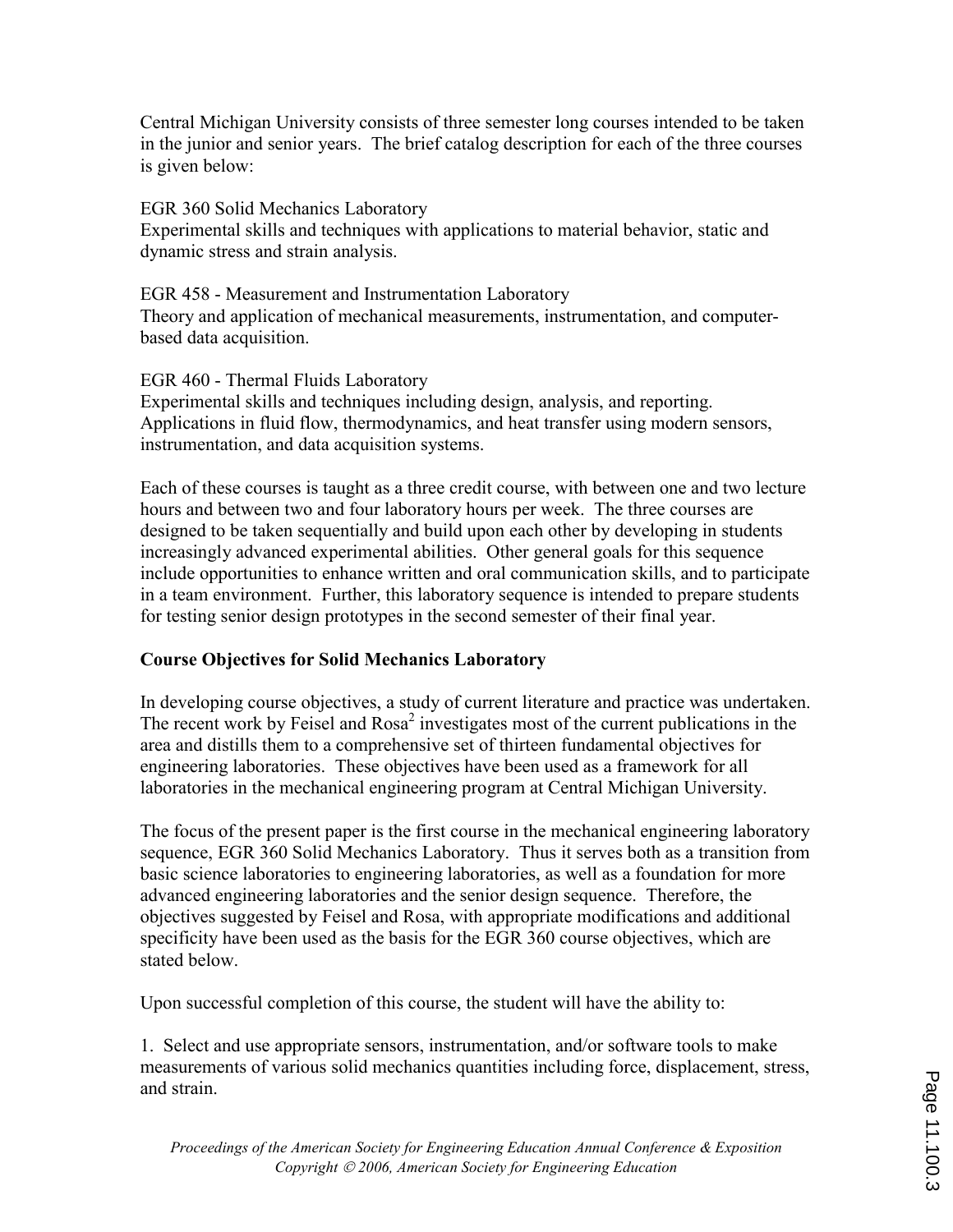2. Identify the strengths and limitations of theoretical models for stress and strain as predictors of real world behaviors in engineering structures.

3. Design an experimental approach, specify appropriate equipment and procedures, implement these procedures, and interpret the resulting data.

4. Collect, analyze, and interpret data, and to form and support conclusions.

5. Recognize unsuccessful outcomes due to faulty equipment, parts, software, etc., and then re-engineer effective solutions.

6. Recognize health, safety, and environmental issues related to laboratory processes and activities, and deal with them responsibly.

7. Communicate effectively about laboratory work, both orally and in writing, at levels ranging from executive summaries to comprehensive technical reports.

8. Work effectively in teams, including individual and joint accountability; assign roles, responsibilities, and tasks; monitor progress; meet deadlines; and integrate individual contributions into a final deliverable.

Concomitant with these objectives is the knowledge that in their first engineering lab experience students may not be prepared at the outset for some of the higher level activities. Therefore, the course is designed to progressively guide students from basic to more advanced, open ended, experiments.

## Laboratory Structure

At the beginning of the course, it is not realistic to expect students to learn how to use new equipment and make measurements while simultaneously designing the experimental procedure. Thus, the course is structured so that students progress from prescribed experiments to somewhat more open ended laboratories and finally to a significant experimental design process. Further, although students have previously been exposed to some of the theoretical concepts upon which the course is based, new concepts, additional background material, and various laboratory procedures must be presented. This is accomplished each week prior to the experimental components in a lecture portion of the course.

#### One Week Labs

Roughly the first half of the course involves rather straightforward, "cookbook" experiences designed to allow the students to acclimate to the lab, form and work within teams, and become acquainted with some of the testing equipment. Further, the students learn report writing expectations and develop and practice notebook skills. In the first series of labs, students have one week in which to perform pre-lab work, do the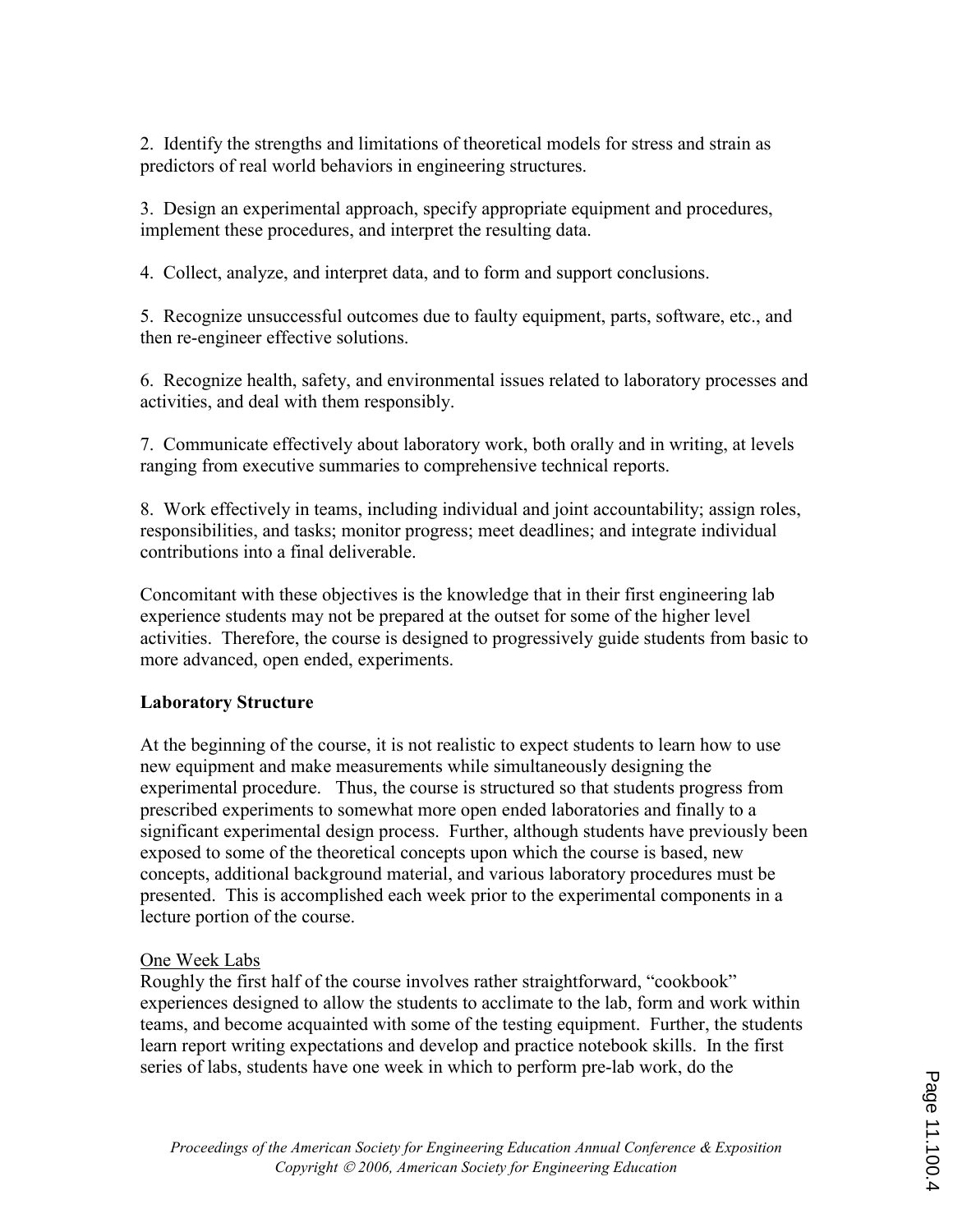experiment, and write a short technical report documenting their results. Thus, they have been assigned by students the descriptor "one week lab."

Each student is required to use a laboratory notebook, and all work done during the experiment must be recorded, in ink, in the notebook. A detailed description of the purpose and use of the notebook in this and other courses is discussed in class. The signed notebook originals are handed in at the conclusion of each laboratory period, and the student retains the carbon copies. The notebook counts for 20 percent of each lab grade, with students receiving no credit if the notebook is not handed in before leaving lab. The requirement that students hand the notebook pages at the end of each period forces them each to record data during the lab period, rather than reconstructing it from partner's notebooks.

Before each laboratory, students complete a pre-lab report consisting of a set of questions, estimates to make, and problems that must be solved before beginning the experiment. These are designed to insure that students come to lab well prepared and do not waste lab time. Pre-lab calculations must be done in the laboratory notebook, with the originals handed in before each lab starts, and count for 20 percent of the lab grade, with late pre-labs receiving no credit. When students hand in the pre-lab at the beginning of the lab period, it is checked and must be approved before being allowed to begin the lab.

A short quiz on material similar to problems worked on pre-labs, material covered in lecture, or results from previous labs is also given prior to each lab. The quiz is given during the first ten minutes of the lab period, and students arriving after that time will receive a grade of zero on the quiz. The quiz grade counts for 10 percent of each lab grade. This quiz has the dual purpose of preparing students for the lab and motivating them to arrive on time. For example, prior to a lab involving torsional deformation, students might be asked to list and define the variables upon which this deformation depends. Or, they might be asked to briefly define terms such as accuracy, precision, and resolution. The quizzes are designed to be quite straightforward for prepared students.

Students perform the experiments working with one or more partners, but all one week lab reports must be done individually. Students are encouraged to discuss the experiment and their interpretation of the results with their partner or other students. On the other hand, they are expected to do your own numerical solutions, derivations, error analysis, graphing, writing, etc. Students are informed that handing in the data of another student or the modification of data constitutes cheating, and will result in a grade of zero for the lab.

Laboratory reports are due at the beginning of the laboratory period, one week from the day the lab was performed, and lab reports turned in after the period begins are considered late. Laboratory reports are worth 50 percent of the lab grade, and to get the most credit, laboratory reports must be technically correct, and must follow the report format guidelines presented in class (see Appendix A). Late labs are penalized at the rate of 10% per day, up to one week, and reports turned in past one week late receive a grade of zero.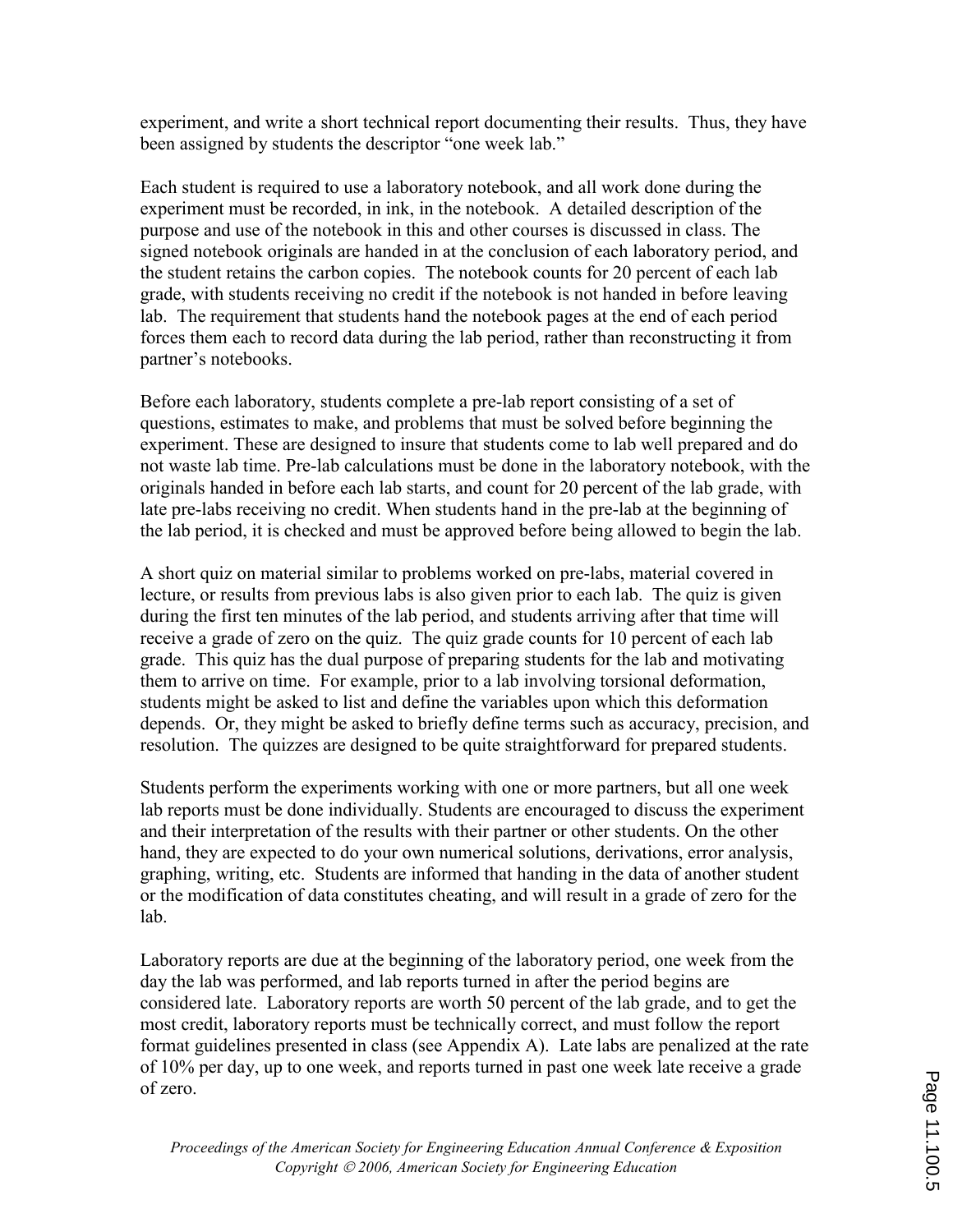Reports are graded according to a rubric (see Appendix B), allowing for uniformity in grading and assessment. The rubric allows 0-5 scoring for ten evaluation parameters, listed in Table 1. Students self evaluate their reports according to this rubric prior to handing them in. Although only the instructor grade is counted, students find value in this exercise both through the process of self evaluation, but also when the reports are returned and the student views the correlation between their own and the instructor's scores. As the course progresses, the lab scores increase and correlation between student and instructor scores is enhanced. Students are also encouraged (but not required) to have a peer review their report prior to handing it in.

#### Table 1: Rubric Evaluation Parameters

#### Intermediate Design Lab

During the second half of the course, lab teams will complete a series of two intermediate design labs. Due to the increased scope of these labs, students are allowed two weeks for completion. In these "two week labs," students extend the knowledge and skills obtained earlier in the course to answering slightly more difficult experimental questions, with slightly increased reporting requirements. These labs are much more open-ended than the one-week labs and are designed to provide an experience similar to that of an engineer working on a project in industry. For the "two-week labs", students are provided with a general statement of the objective and the test equipment and are expected to develop a procedure and complete the lab on their own. The results of the lab are written up in a formal lab report.

The intermediate design labs fall into one of two general project areas:

- 1. Improve any existing EGR 360 experiment.
- 2. Research and design a new experiment.

Improvements to existing experiments can include any of the following: fabricating a new experiment set-up, developing new measurement techniques, using new instrumentation, and so on. Either type of project requires each team to do some research to determine existing techniques and data.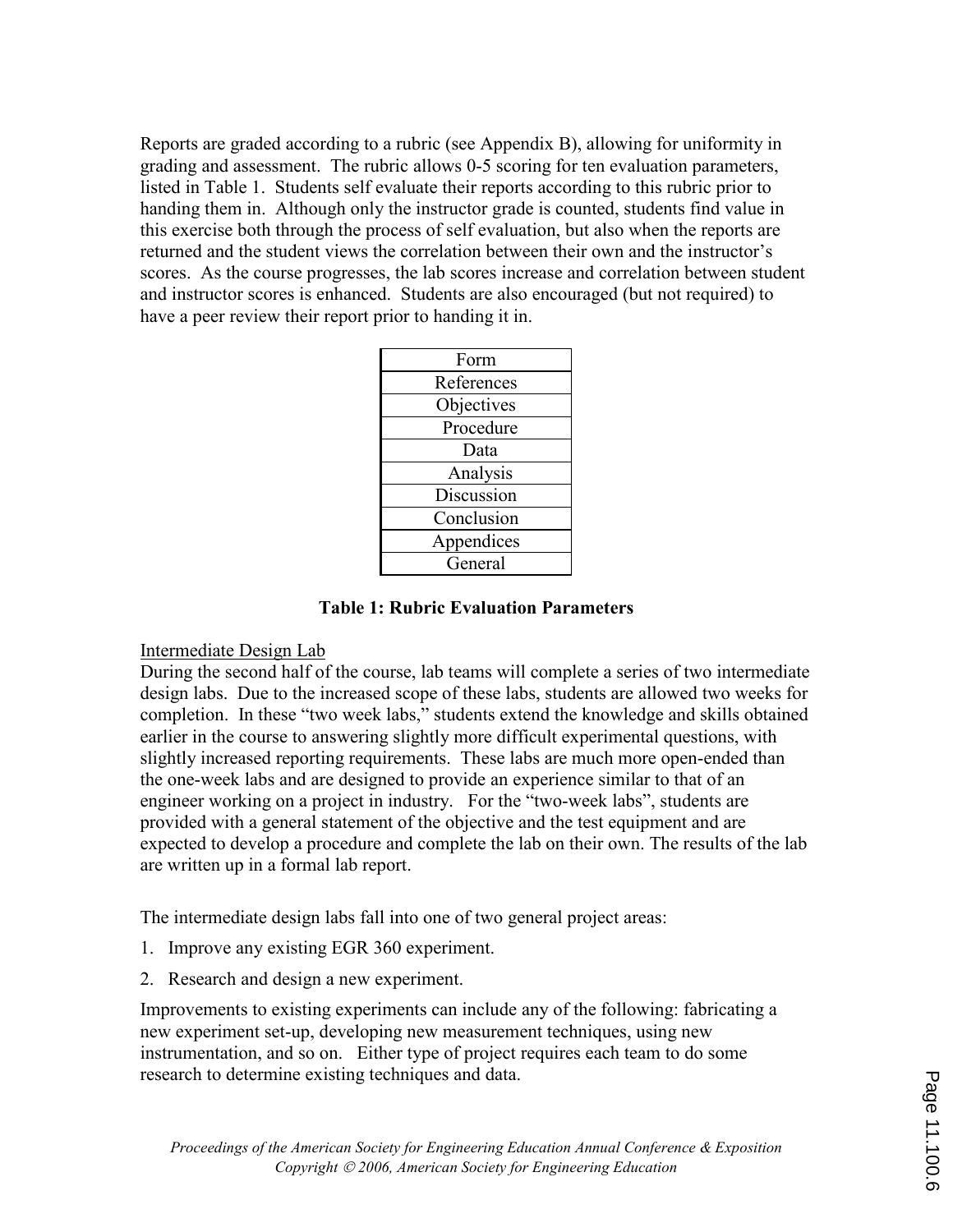In the initial offering of this course, typical intermediate design labs include:

- Effect of Various Heat Treatments on Hardness of Steels
- Fatigue Life Under Tensile and Alternating Loads
- Static and Dynamic Balancing of a Rotating System

## Final Design Lab

The Final Design Laboratory is an extensive, open ended laboratory experience requiring independent research and experimentation. This lab is intended to be the culminating experience of this course, and encompasses approximately the last four weeks of the semester. The final laboratory design project entails research, design, and execution of an experiment in the broad areas of solid mechanics, dynamics, and materials. Experiments may include fabricating a new experiment set-up, developing new measurement techniques, or using new instrumentation, depending upon what is required to meet the stated project objectives.

For this lab, each lab team writes a proposal for designing and conducting a lab experiment, along with a budget and timeline for completing this experiment. If approved, students are given four weeks to complete this experiment. These projects require students to formulate a research question, select equipment, construct or modify an apparatus, and carry out the experiment.

Each team must submit a single, well written, formal report in appropriate format, following all applicable standards and guidelines. Laboratory reports must include (at least) the following items:

- background material from your research
- drawings of the experimental apparatus (CAD)
- procedure developed for experiment
- design calculations for the experiment
- reference material, including at least two library sources
- results from the experiment.

Further, a poster presentation containing a summary of the design lab is turned in at the end of the course, and finally the results are presented orally in a powerpoint presentation. Excellent posters are eligible to be submitted to the annual campus wide undergraduate research exhibit.

In the initial offering of this course, typical final design labs include:

- Investigation of Bending and Shear Stress Distribution in a Beam
- Impact Resistance vs. Temperature for Two Polymers
- Effect of Holes and Slots on Vibrating Beam Natural Frequency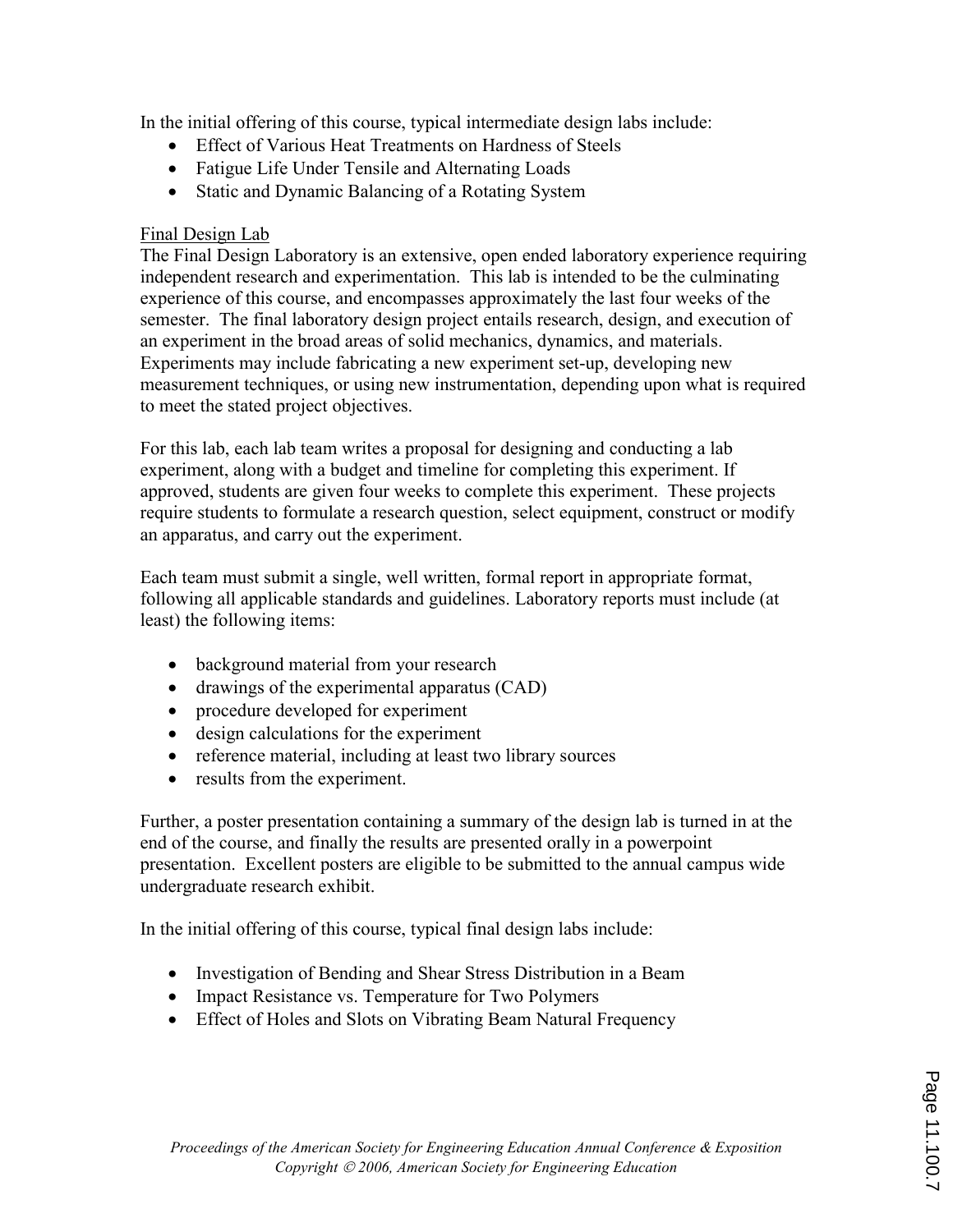### Summary

Student feedback for the first offering of the course was in general positive, with students enjoying the ability to choose topics of interest. The only negative comments reflected the somewhat unstructured operation of the last part of the course, where the lab resembled a research project, rather than teaching lab. On the whole, students exhibited a high level of satisfaction with the course, and in several cases devoted much more time than would normally be expected in similar traditional courses.

The open ended activities promoted within this course force the students to become actively involved in each lab, facilitate a dialog with the instructor and each other, and encourage working together as a team. Progressively increasing the amount of independent work expected throughout the semester enables the students to accomplish a significant design lab experience without being overwhelmed. By requiring research into open ended questions, the course introduces lifelong learning concepts and prepares students for further laboratory courses or other experimental activities.

## Bibliography

- 1. 2004-05 Engineering Criteria, Accreditation Board for Engineering and Technology, Baltimore. (URL: http://www.abet.org/criteria.html).
- 2. Feisel, L.D., and Rosa, A.J., "The Role of the Laboratory in Undergraduate Engineering Education," Journal of Engineering Education, pp. 121-130, January 2005.
- 3. Beckwith, T.G., Marangoini, R.D., and Lienhard, J.H., Mechanical Measurements, 5<sup>th</sup> ed., Prentice Hall 1993.
- 4. Beer, D.F., and McMurrey, D., A Guide to Writing as an Engineer, 2<sup>nd</sup> ed., Wiley, 2004.
- 5. Bloch, S.C., Excel for Engineers and Scientists, 2<sup>nd</sup> ed., Wiley, 2002
- 6. Dally, J.W., and Riley, W.F., Experimental Stress Analysis,  $3^{rd}$  Ed., McGraw-Hill, 1991.

## Appendix A: Technical Memo Report Guidelines

A Technical Memo is meant to be a brief communication tool. Due to limited space you will have to be selective when deciding what to include. There are two general questions to consider when writing a report: what information should be communicated and how should that information be presented. These topics are independent of each other and of nearly equal significance. For example, meaningful information can be presented poorly, or meaningless information can be presented well. A truly excellent report will communicate necessary and relevant material in a clear, easy-to-understand manner. Each of these topics will be heavily weighted when grading technical reports.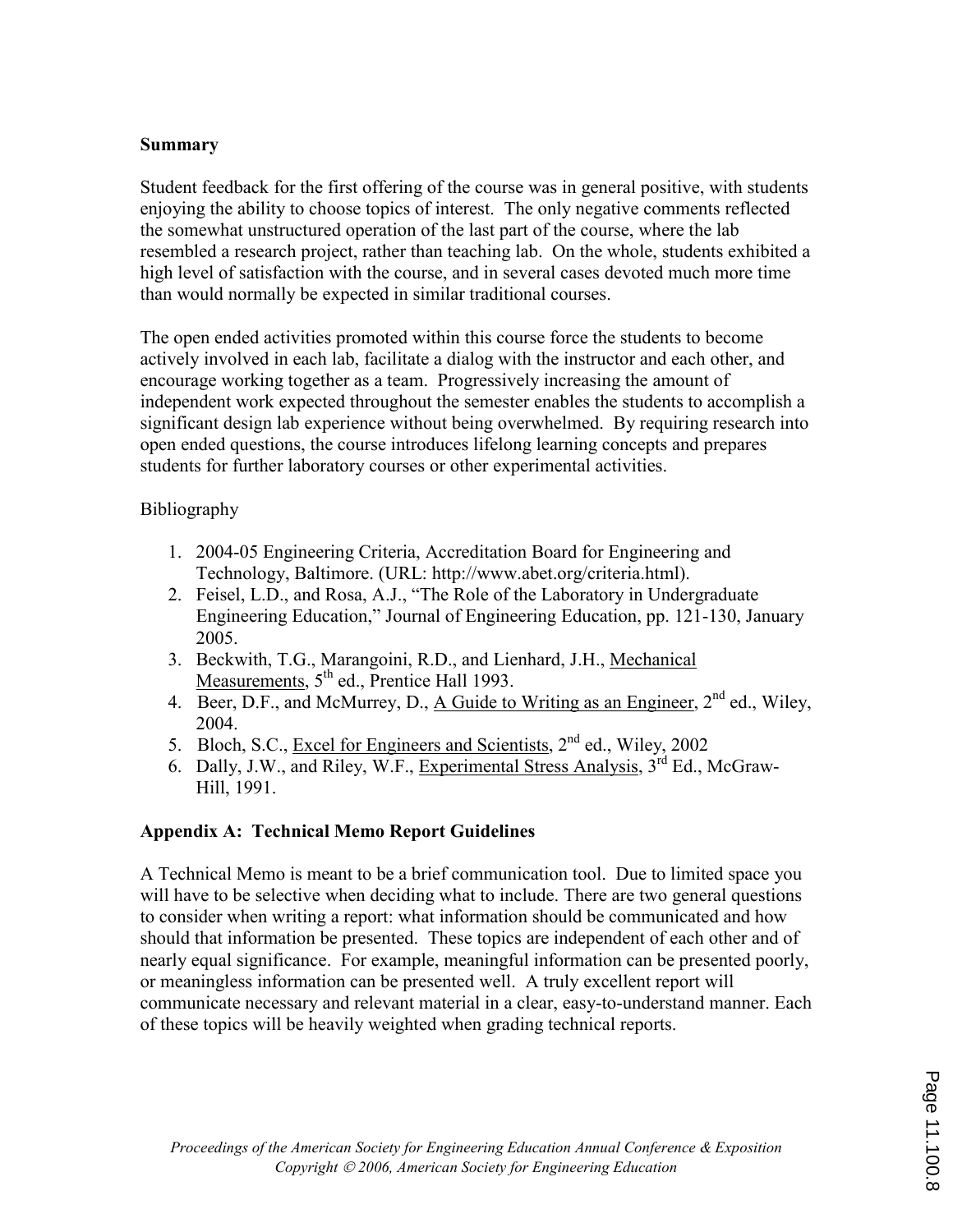## Required Format

There are three general sections of a technical memo: the header, the body, and the appendix. The header contains the name of the person to whom the memo is addressed, the name(s) of the person (people) submitting the memo (printed and signed), the date the memo is handed in, and a brief description of the memo subject. An example of a memo header is shown in Figure 1.



# Figure 1. Example of a Technical Memo Header

The header and body of the memo must fit on two pages or less, using font size 10, 11, or 12 with 1 inch margins – No exceptions. Memos that are longer than two pages (not including the appendix) will not be accepted.

At least one appendix should be included in every memo. Include information relevant to the lab but that was not included in the body of the report. A copy of the lab manual should not be included in the appendix.

## Items to Include in the Body

You should generally first consider what to include in the body of a technical memo report. The reader may not read the appendices, so the body must be self-contained. The following list is a general guideline and not meant to be exhaustive. The body should have multiple paragraphs separated by headings.

- $\triangleright$  Objectives You might ask the following questions when considering what to say in an introduction:
	- Why is this report being written?
	- What sort of information do you want to communicate?
	- What useful information should someone obtain from reading the report?
- $\triangleright$  Procedure By understanding how an experiment was conducted it is often easier to understand the meaning of the results. Also, a description of experimental methods provides guidance for others wanting to duplicate your results. The apparatus used should also be included.
- $\triangleright$  Data Always present the results of your study or experiment. "Results" can mean a single number, a plot, a table of data, or an equation.
- $\triangleright$  Analysis You must describe how the data was used to reach a conclusion. What equations were used? What data was used in these equations?
- $\triangleright$  Discussion You should always give your interpretation of the results. If the results found were expected, say so. If you get confusing or unexpected results, suggest possible reasons. Talk about sources of error and their significance. You should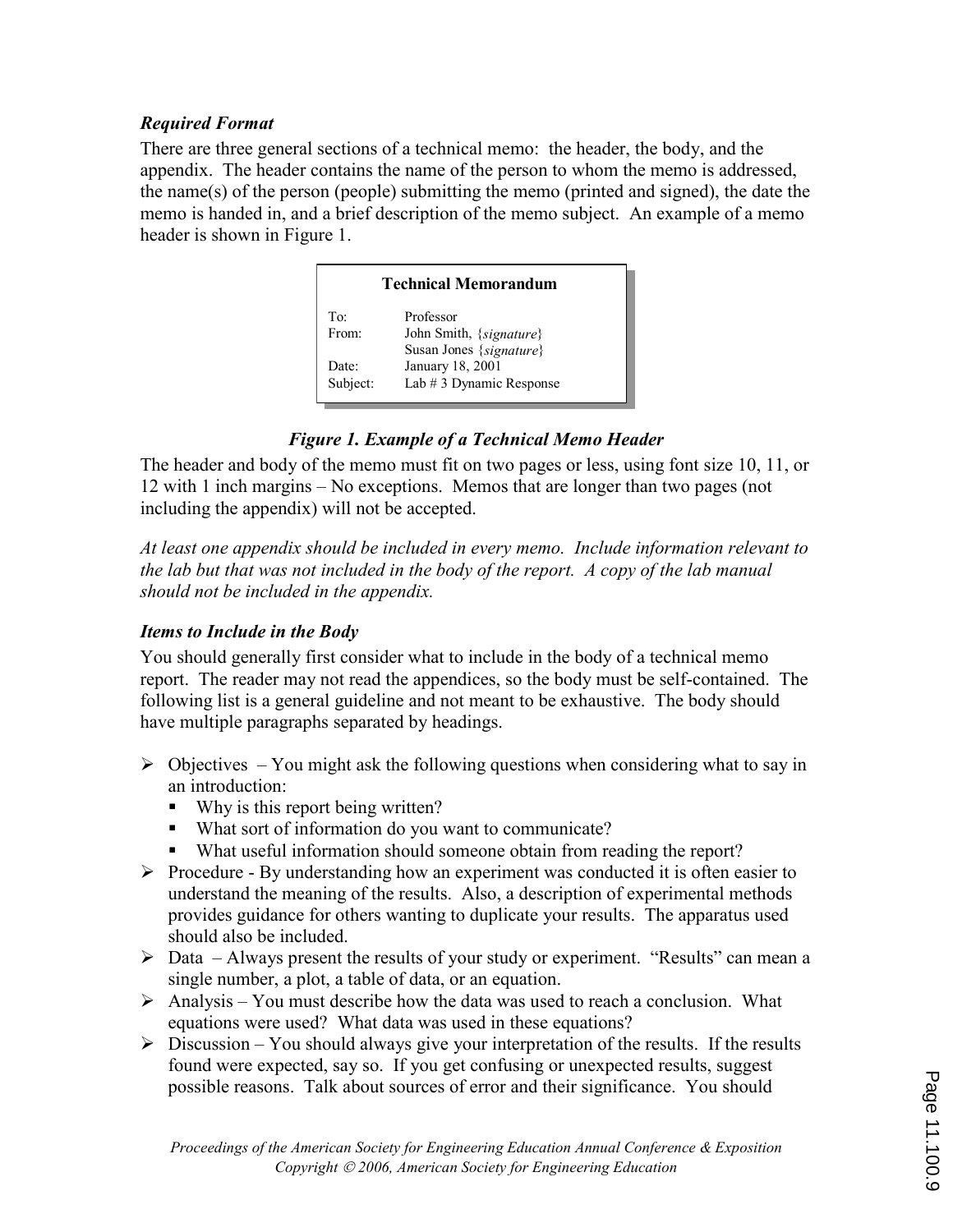clearly demonstrate your understanding of the experiment with a meaningful discussion.

- $\triangleright$  Conclusions Anything that can be concluded from the results of the study should be stated. Summarize what was done or found. No new information should appear in this section. Also, you may recommend actions that should be taken, based on your conclusions.
- $\triangleright$  Appendices Any information that was used to write the report, but doesn't have direct applicability to the main portion of the report should be placed in an appendix. An example may be a listing of the raw data, or sample calculations. Note, however, that raw data might be included in the main section of the report if its inclusion is deemed useful and pertinent.

# Presentation Considerations

After you have determined what you want to include in your report, you should consider some of the following presentation guidelines.

- $\triangleright$  Use a Computer Use a computer to generate everything that appears in a report. A report containing hand-written material will not be accepted. There is one exception to this rule: the contents of appendices may be generated by hand.
- $\triangleright$  Graphs, Plots, and Pictures A graph or plot is generally more useful than a table of numbers. A picture will usually be more effective than a paragraph of text. When including a graph, plot, or picture, label it with a number and a descriptive title appearing below it. In all instances, use the label "Figure # 1", not "Graph" or "Plot", and refer to it that way in the text of the report. If a figure appears in a report, then it should always be referred to (by number) in the text. Place the figure as close to the text describing it as possible, or in the appendix. Clearly describe what is being shown and why it is being included in the report. Label all axes with a brief description and appropriate engineering units.
- $\triangleright$  Tables Present a set of numbers or a list of information in a table. Place the label "Table", a table number, and a brief description above the table. If a table appears in a report, then it should always be referred to (by number) in the text. Place the table as close to the text describing it as possible, or in the appendix. Clearly describe what is being shown and why it is being included in the report. Label all rows and columns. Include the engineering units where applicable. Report a meaningful number of significant figures.
- $\triangleright$  Language Use proper grammar, correct spelling, and organized sentence structure. Above all, make sure that the text flows well. Remember, this report represents work that you have done, therefore it should be written in the past tense. Here are a few tips to ensure that your writing is readable:
	- Proofread your work one or more days after you have written it.
	- Read it out loud to yourself.
	- Have a friend read through it with a red pen in hand.
	- Use a spell checker.
- $\triangleright$  Get to the Point A clear, concise document is much better than a lengthy, verbose one. It is also generally more difficult to write. Reports are not graded by the pound.